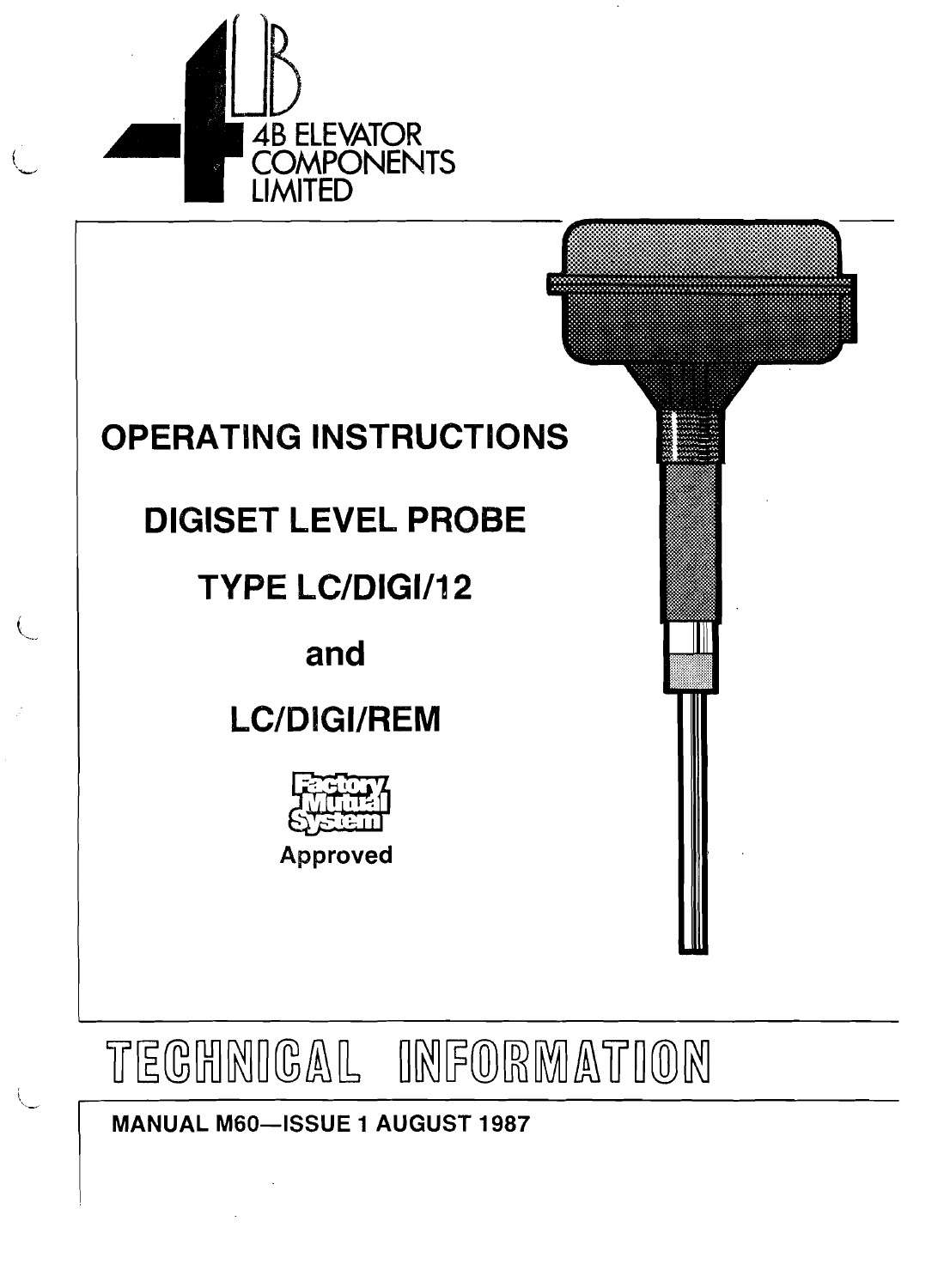# **OPERATING INSTRUCTIONS OPERATING INSTRUCTIONS DIGISET LEVEL PROBE TYPE LC/DIGI/12 AND LC/DIGI/REM DIGISET LEVEL PROBE TYPE LC/DIGI/12 AND LC/DIGI/REM**

### GENERAL GENERAL

The DIGISET is a fixed point level controller operating on the Radio Frequency principle and incorporating digital automatic calibration facilities. automatic calibration facilities.

The unit is designed to operate in the majority of conductive and non conductive liquids and solids. The probe may be a solid metal rod, wire rope or metal plate. be a solid metal rod, wire rope or metal plate.

A power shield is incorporated to virtually eliminate the effects of sticky materials clinging to the probe. A power shield is incorporated to virtually eliminate the effects of sticky materials clinging to the probe. The DIGISET can be supplied either fully self contained or as a separate probe/electronics arrangement. In this form a number of different probe heads are available to suit application needs. a number of different probe heads are available to suit application needs.

## ASSEMBLY ASSEMBLY

The self contained DIGISET is supplied with a loose 8" (200mm) stainless steel rod. Solid stainless rods of 39" The self contained DIGISET is supplied with a loose 8" (200mm) stainless steel rod. Solid stainless rods of 39" (1 Metre) and 78″ (2 Metres), or suspension wire ropes in lengths of 16 feet (5 Metres) and 32 feet (10 Metres) are also available. available.

A plastic thread locking device is used to prevent the rod vibrating loose but this should preferably be supplemented by a thread compound such as Loctite. by a thread compound such as Loctite.

### SUPPLY SUPPLY

DiGISET will operate on 110/240V AC supplies or 24V DC supply via an intrinsic safety barrier. The unit can be wired in ordinary unscreened cable of any length. A supply earth (ground) is essential. in ordinary unscreened cable of any length. A supply earth (ground) is essential.

#### CONSUMPTION CONSUMPTION

110/240V 50/60HZ+ 10% -15%, consumption 2VA 110/240V 50/60HZ+ 10% -15%, consumption 2VA

24V DC±10%, consumption 50ma (relay energised). 24V DC±10%, consumption 50ma (relay energised).

#### FUSING FUSING

#### (11 0/240V supplies only) (11 0/240V supplies only)

The unit should be fed from a supply fused at 5A maximum. The unit should be fed from a supply fused at 5A maximum.

#### OUTPUT OUTPUT

Single pole changeover rated at 2.SA 240V AC non inductive. Single pole changeover rated at 2.SA 240V AC non inductive.

#### INSTALLATION INSTALLATION

The probe may be installed an any angle, but care must be taken to ensure that the exposed end of the power shield protrudes into the container. See fig. 4. Where sticky materials are present, the probe is best angled downwards to aid material flow. aid material flow.

#### WIRING--110/240V UNITS WIRING--110/240V UNITS

Connect in accordance with fig. 1 (single point operation), fig. 2 (interlocked operation) and fig. 3 (remote probe), as appropriate. appropriate.

Cables should have the minimum conductor size permitted by local regulations and should have suitable mechanical protection. This can be achieved by using solid conduit or mineral insulated cable. The conduit/outer must be bonded to ground and ground continuity must be maintained through junction boxes etc. The DIGISET Internal earth MUST be connected using a ground wire, or by bonding to the conduit/outer sheath. MUST be connected using a ground wire, or by bonding to the conduit/outer sheath. protection. This can be achieved by using solid conduit or mineral insulated cable. The conduit/outer must be bonded to ground and ground continuity must be maintained through junction boxes etc. The DIGISET Internal earth

### WIRING-24V DC INTRINSICALLY SAFE UNITS-FIG. 5 WIRING-24V DC INTRINSICALLY SAFE UNITS-FIG. 5

Unit supply must be wired via MTL. 728 Zener Barrier from a 24V DC supply. Relay output must be fed to safe Unit supply must be wired via MTL. 728 Zener Barrier from a 24V DC supply. Relay output must be fed to safe location via an MTL. 788 Barrier. Safe location circuits can be fed via a relay. Light loads may be switched directly. Cabling to be in accordance with hazardous area regulations. Solid conduit must be used and installed as shown in Fig. 6. Fig. 6.

Sequenced two level operation is not permissible and a link must be fitted between terminals 10 and 11. Sequenced two level operation is not permissible and a link must be fitted between terminals 10 and 11.

### WIRING-ALL UNITS WIRING-ALL UNITS

Two 34″ NPT cable entries are provided. The unit must be wired and EARTHED (GROUNDED) in accordance with appropriate Electrical Regulations. appropriate Electrical Regulations.

Wire to terminal block using the connections shown. Note that if the unit is set for High Level Fail Safe Operation, the relay is de-energised with material present; if set to Low Level Fail Safe, the relay is energised with material present. See note 4 for guidance. See note 4 for guidance.

If the container in which DIGISET is installed is non metallic, metal flanges or couplings used to mount the probe should be bonded to earth (ground). This applies also to probes mounted in the wooden or plastic tops of metal bins. If the DIGISET is to be used for single point control ensure that a link is fitted between terminals 10 and 11. Refer to section headed 'Interlocked Operation' if interlocked operation is required. section headed 'Interlocked Operation' if interlocked operation is required.

#### COMMISSIONING COMMISSIONING

Ensure that unit has been installed and wired correctly and apply power. Ensure that unit has been installed and wired correctly and apply power.

The unit may be calibrated in one of two ways depending upon whether material is available. The unit may be calibrated in one of two ways depending upon whether material is available.

#### METHOD 1 MATERIAL AVAILABLE METHOD 1 MATERIAL AVAILABLE

- 1. With the container empty, set all the 'empty' switches up and all the 'full' switches down. The 'probe covered' light should be out. light should be out.
- 2. Starting from the left, set the first 'empty' switch down. If the 'probe covered' light illuminates return to the up position. If the light remains unlit, leave down. position. If the light remains unlit, leave down.
- 3. Repeat the procedure for all six 'empty' switches and then note settings obtained. 3. Repeat the procedure for all six 'empty' switches and then note settings obtained.
- 4. Fill container to cover probe, the 'probe covered' light should be on. 4. Fill container to cover probe, the 'probe covered' light should be on.
- 5. Press and hold down the push button. Ensure that the centre screw on the black cover is not touched.
- 6. Set the left 'full' switch up. If the light goes out, return it to the down position. If the light remains illuminated leave it in the up position. leave it in the up position.
- 7. Repeat 6 working from left to right for all the other 'full' switches. 7. Repeat 6 working from left to right for all the other 'full' switches.
- 8. Release the button and note settings obtained; the probe is now calibrated. 8. Release the button and note settings obtained; the probe is now calibrated.
- Record the settings in space provided in lid. The 'full' setting may be recorded and reproduced on any other 9 Record the settings in space provided in lid. The 'full' setting may be recorded and reproduced on any other probes in similar material. probes in similar material.9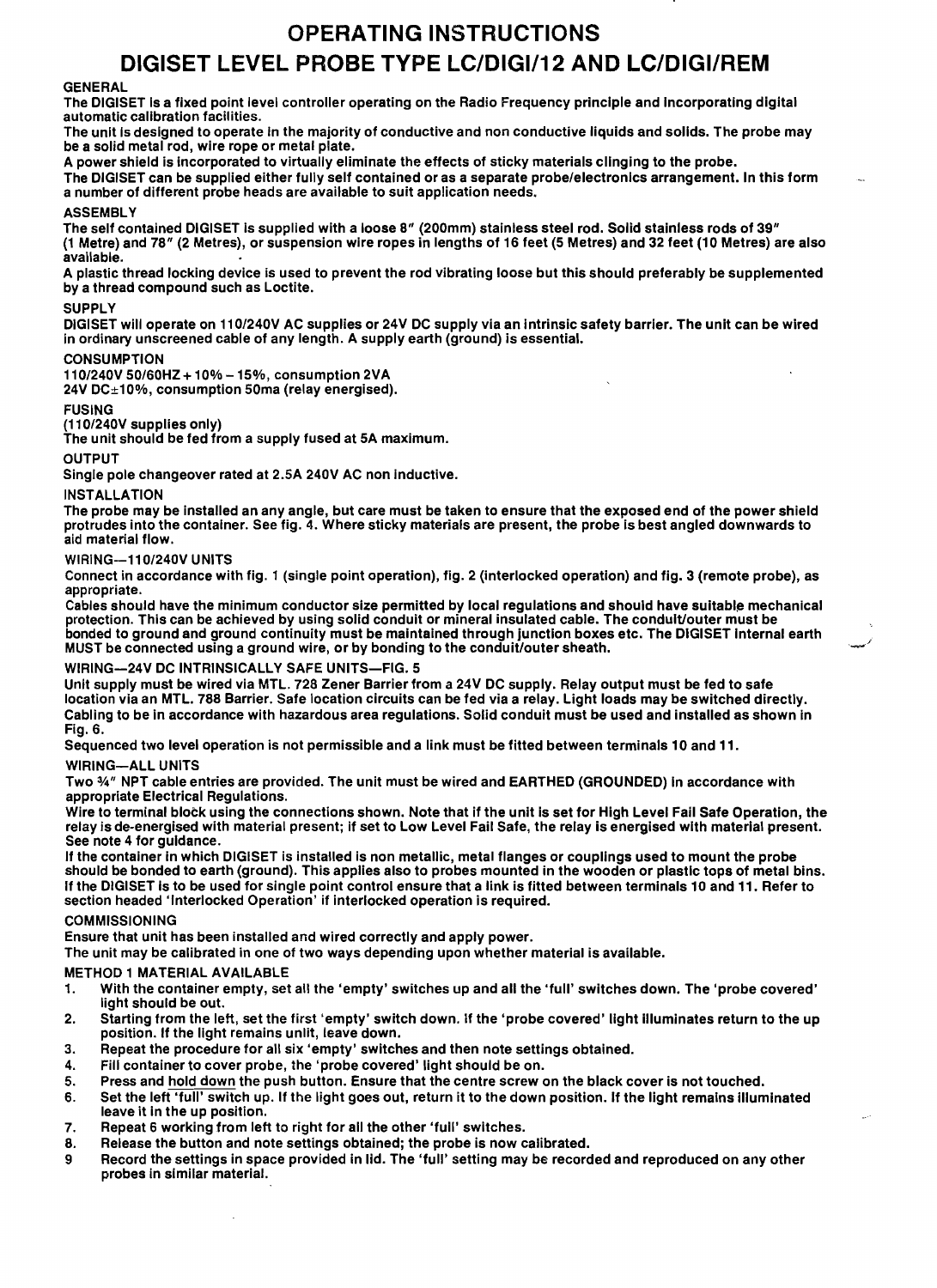#### \_" \_\_ • **.. \_ ... \_\_ I """ Y 1"\1L.}O\DLt:.**  \_" • **.. \_ ... \_\_ <sup>I</sup> """ <sup>Y</sup> 1"\1L.}O\DLt:.**

#### 1O. Carry out steps 1, 2 and 3. 1O. Carry out steps 1, 2 and 3.

11. Refer to the chart in the DIGISET lid and select nearest 'full' setting. Set 'full' switches to the setting given. The probe is now calibrated and the settings will be accurate in the majority of cases. probe is now calibrated and the settings will be accurate in the majority of cases.

If necessary, reset 'full' switches when material is available. If necessary, reset 'full' switches when material is available. The unit operation may be checked prior to filling the container by touching the centre screw on the black cover with the finger; the 'probe covered' light should illuminate. with the finger; the 'probe covered' light should illuminate.

#### INTERLOCKED OPERATION 110/240V ONLY

\_\_\_ INTERLOCKED OPERATION 110/240V ONLY<br>\_\_\_\_Two DIGISETS may be interwired to control filling or emptying, interlocked between two probes. To use this facility connect as shown in fig. 2. Ensure that existing link between terminals 10 and 11 is removed. Use the relay contacts of the upper probe only, the lower probe relay is not used. Probes may be used in fail safe high or low mode as desired. high or low mode as desired.

Each probe should be commissioned as detailed for single point operation. The 'probe covered' lights will function as normal on both units, but relays will be interlocked. as normal on both units, but relays will be interlocked.

NOTES NOTES

,..'

- 1) After removal from the probe head, the DIGISET rod may be drilled, tapped, sawn off or welded without affecting its performance. The standard probe should not normally be reduced below 8" (200mm) unless the affecting its performance. The standard probe should not normally be reduced below 8" (200mm) unless the surface area is increased pro rata; see note 2 below. surface area is increased pro rata; see note 2 below.
- 2) The DIGISET sensitivity is proportional to the surface area of the probe. The standard 8″ (200mm) long × %″ (16mm) dia. is ideal for the majority of materials and should be treated as the minimum If possible. (16mm) dia. is ideal for the majority of materials and should be treated as the minimum If possible. If the probe length needs to be reduced to less than 8" (200mm), the surface area should be maintained. This If the probe length needs to be reduced to less than 8" (200mm), the surface area should be maintained. This can be achieved by icreasing the diameter, by fitting a metal tube over the probe, or by bending the probe rod. can be achieved by icreasing the diameter, by fitting a metal tube over the probe, or by bending the probe rod. In certain high density materials, it may be possible to reduce the length without compensation. If In dOUbt, In certain high density materials, it may be possible to reduce the length without compensation. If In dOUbt, contact 48. contact 48.

In a very few cases, the standard rod length may be inadequate and require extending. This Is Indicated if In a very few cases, the standard rod length may be inadequate and require extending. This Is Indicated if during the setting the 'full' switches, all full switches must be left in the down position to keep the 'probe during the setting the 'full' switches, all full switches must be left in the down position to keep the 'probe covered' light illuminated. In this case, repeat steps 6 and 7 without pressing the button and contact 4B giving settings obtained. The increase necessary will be calculated for you. settings Obtained. The increase necessary will be calculated for you.

- 3) 4B offer a free product test service. To use this service, supply 1cu.ft. of product in a sealed container (to prevent ingress or loss of moisture), the product will be tested and the correct setting for 'FULL' switches prevent ingress or loss of moisture), the product will be tested and the correct setting for 'FULL' switches supplied by return. If product presents a health hazard, give full details of necessary precautions. supplied by return. If product presents a health hazard, give full details of necessary precautions.
- 4) The 'high/low' switch sets the fail safe mode. In the 'high' position, the relay is de-energised with material present, in the 'low' position, the relay is energised with material present. Normally, the 'high' position is used for high level probes and 'low' for low level probes. Intermediate probe settings depend upon individual for high level probes and 'low' for low level probes. Intermediate probe settings depend upon individual requirements. requirements.

| and the second second second second second second second second second second second second second second second second second second second second second second second second second second second second second second seco | <b>FAULT DIAGNOSIS</b><br><b>SYMPTOM</b>                                                        | <b>PROBLEM</b>                                                                          | <b>ACTION</b>                                                                                                                                           |
|--------------------------------------------------------------------------------------------------------------------------------------------------------------------------------------------------------------------------------|-------------------------------------------------------------------------------------------------|-----------------------------------------------------------------------------------------|---------------------------------------------------------------------------------------------------------------------------------------------------------|
|                                                                                                                                                                                                                                | All empty switches up and light<br>remains on.                                                  | Standing capacitance too high,                                                          | Check for short circuit or foreign<br>body between probe or power<br>shield and earth (ground). Check<br>power shield insulation.                       |
|                                                                                                                                                                                                                                | All full switches up after<br>calibration.                                                      | Material is highly conductive or<br>probe/power shield is shorted to<br>earth (ground). | Probe will usually operate satis-<br>factorily in most conductive<br>materials. If material is also<br>sticky, probe should be installed<br>vertically. |
|                                                                                                                                                                                                                                | All full switches down after<br>calibration.                                                    | Probe has insufficient sensitivity<br>with standard length rod.                         | Repeat steps 6 and 7 without<br>pressing button. Contact 4B<br>giving readings obtained.                                                                |
|                                                                                                                                                                                                                                | Relay remains in probe covered<br>state after material leaves probe,<br>but indicator goes out. | Link not fitted.                                                                        | Fit link between terminals 10<br>and 11.                                                                                                                |
|                                                                                                                                                                                                                                | Relay chatter occurs as material<br>approaches probe.                                           | Spurious tripping as material<br>approaches and leaves probe.                           | Simple timer is fitted accessible<br>by removing black cover. Clock-<br>wise rotation increases time.                                                   |

wise rotation increases time. wise rotation increases time.

## **DIGISET TYPE LC/DIGI/REM WITH REMOTE PROBE DIGISET TYPE LC/DIGI/REM WITH REMOTE PROBE**

The DIGISET Type LC/DIGI/REM comprises the DIGISET electronics mounted in a separate wall mounted hoseproof The DIGISET Type LC/DIGI/REM comprises the DIGISET electronics mounted in a separate wall mounted hoseproof enclosure with facilities for connection of remote probe. The remote probe contains no electronics and is intended for special applications where high vibration, high temperature or space limitations exist. A number of different probes are available, with and without power shield. probes are available, with and without power shield.

Mains and output connections should be made in accordance with the LC/DIGI/12 instructions plus additional probe connections as detailed in fig. 3. connections as detailed in fig. 3.

Connections between the remote probe and control unit must be made in single core twin screened cable only with a maximum length of 33 feet (10 metres). The inner screen should be connected to the power shield (if fitted) and the inner to the probe. If no power shield is fitted, the screen should be cut and insulated as near to the probe rod connection as possible. The outer screen should be bonded to ground (earth) at the probe. connection as possible. The outer screen should be bonded to ground (earth) at the probe. The probe should be commissioned as detailed for the LC/DIGI/12. The probe should be commissioned as detailed for the LC/DIGI/12.